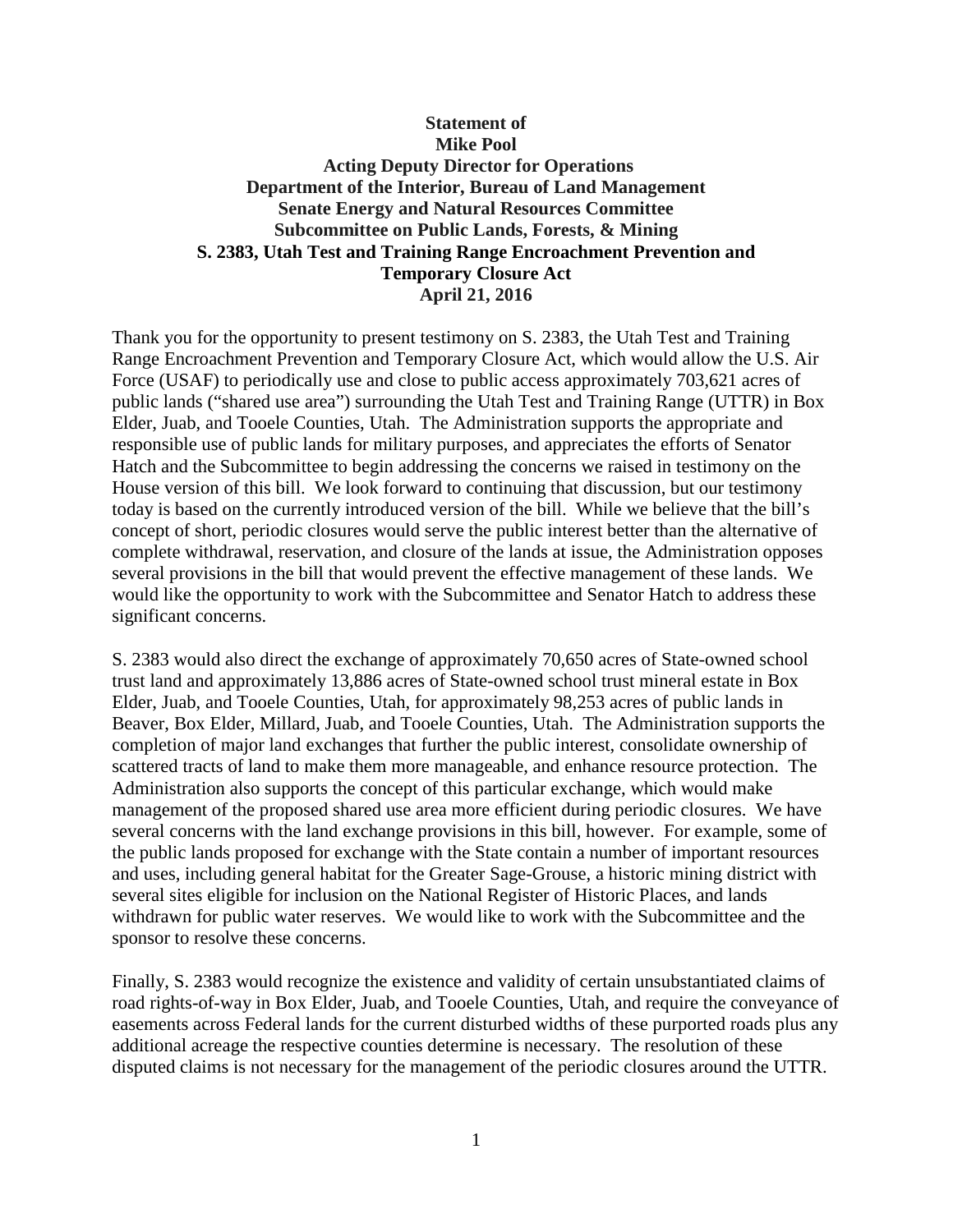For this and many other reasons, the Administration strongly opposes the resolution of these right-of-way claims in the manner laid out in this bill.

### **Background**

### *Public Land Withdrawals*

Public lands are managed by the Department of the Interior (DOI) through the Bureau of Land Management (BLM). Public land withdrawals are formal lands actions that set aside, withhold, or reserve public land by statute or administrative order for public purposes. Withdrawals are established for a wide variety of purposes, e.g., power site reserves, military reservations, administrative facilities, recreation sites, national parks, reclamation projects, and wilderness areas. Withdrawals are most often used to preserve sensitive environmental values and major Federal investments in facilities or other improvements, to support national security, and to provide for public health and safety. Withdrawals of public lands for military use require joint actions by DOI and the Department of Defense (DoD). DoD has a number of installations, training areas, and ranges that are located partially or wholly on temporarily or permanently withdrawn public lands. Many of these withdrawals support installations that are critical to the readiness of our country's Armed Forces. Nationwide, approximately 16 million acres of public lands are currently withdrawn for military purposes.

### *Utah Test & Training Range*

The UTTR is a military testing and training area located in Utah's West Desert, approximately 80 miles west of Salt Lake City, Utah. The lands in this area are principally salt desert shrub lands located within the valley bottoms of the Great Basin. Prominent features surrounding the UTTR include the Bonneville Salt Flats, the Great Salt Lake, and the Pony Express and Emigrant Trails. The Fish Springs National Wildlife Refuge, located south of the UTTR and adjacent to Dugway Proving Ground, is an example of the springs and wetlands that sporadically occur in this desert landscape.

Most of the lands that comprise the UTTR  $- 1,690,695$  acres  $-$  are public lands withdrawn between 1940 and 1959 for use by the Armed Forces. According to the USAF, the range contains the largest block of overland contiguous special use airspace (approximately 12,574 square nautical miles measured from surface or near surface) within the continental United States. It is divided into North and South ranges, with Interstate 80 dividing the two sections. The UTTR's large airspace, exceptionally long supersonic corridors, extensive shoot box, large safety footprint area, varying terrain, and remote location make it an important asset for both training and test mission capabilities.

# *Utah School and Institutional Trust Lands Administration*

The Utah School and Institutional Trust Lands Administration (SITLA) manages approximately 3.4 million acres of land and 4.5 million acres of mineral estate within the State of Utah. Many of these parcels are interspersed with public lands managed by the BLM, including in the areas under consideration in this bill. Although State trust lands support select public institutions, trust lands are not public lands. State trust lands generate revenue to support designated State institutions, including public schools, hospitals, teaching colleges, and universities.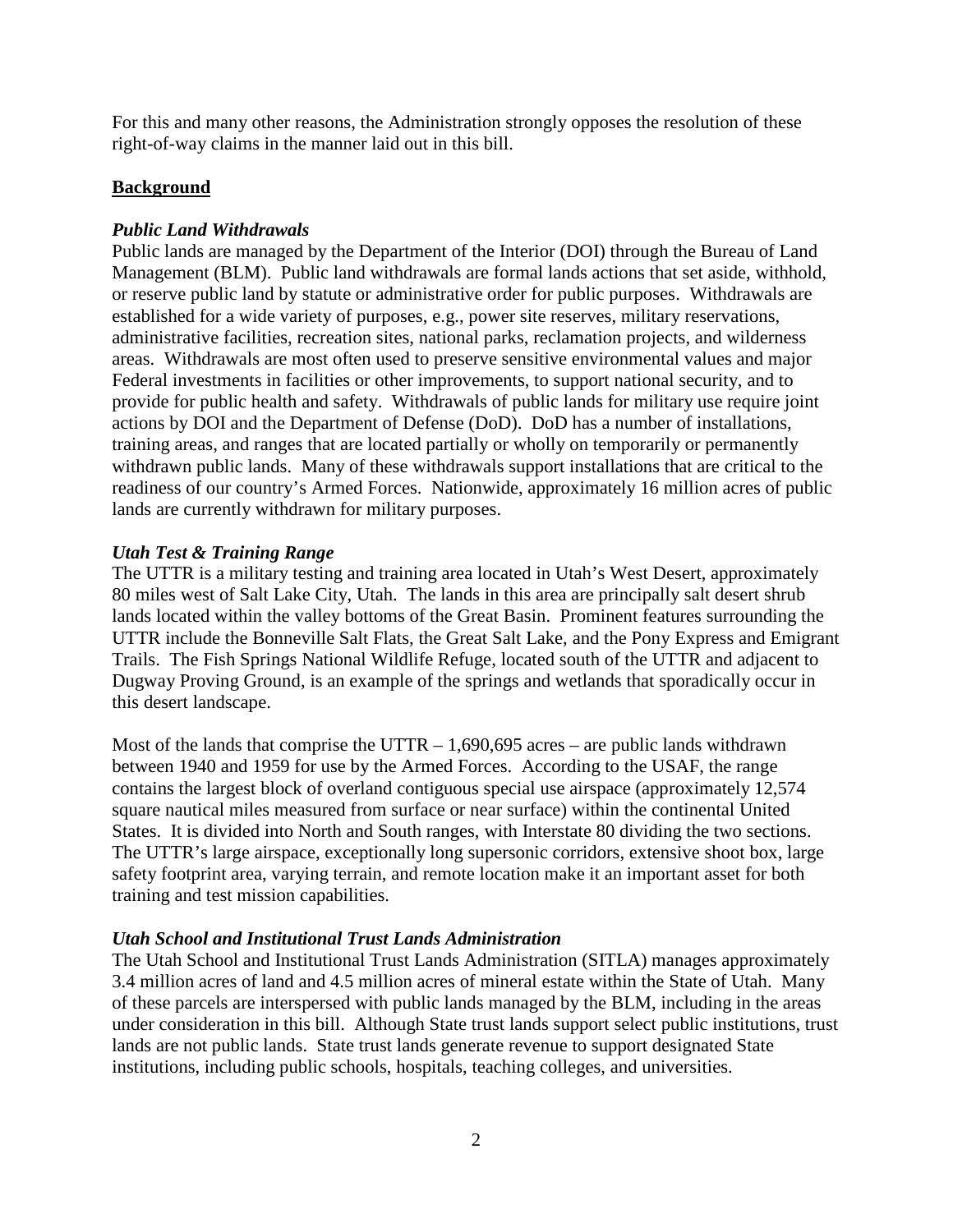#### *Public Land Exchanges*

Under FLPMA, the BLM's mission is to sustain the health, diversity, and productivity of the public lands for the use and enjoyment of present and future generations. FLPMA provides the BLM with a clear multiple-use and sustained yield mandate that the agency implements through its land use planning process.

Among other purposes, land exchanges allow the BLM to acquire environmentally-sensitive lands while transferring public lands into non-Federal ownership for local needs and the consolidation of scattered tracts. The BLM conducts land exchanges pursuant to Section 206 of FLPMA, which provides the agency with the authority to undertake such exchanges, or when given specific direction by Congress. To be eligible for exchange under Section 206 of FLPMA, BLM-managed lands must have been identified as potentially available for disposal through the land use planning process. Extensive public involvement is critically important for such exchanges to be successful. The Administration notes that the process of identifying lands as potentially available for exchange does not include the clearance of impediments to disposal or exchange, such as the presence of threatened and endangered species, cultural or historic resources, mining claims, oil and gas leases, rights-of-way, and grazing permits. Under FLPMA, this clearance must occur before the exchange can be completed.

The BLM manages 22.8 million acres of public lands within the State of Utah for a wide range of uses, including energy production, recreation, livestock grazing, and conservation. In the recent past, the BLM has completed three large-scale exchanges with the State of Utah at the direction of Congress through the Utah Recreational Land Exchange Act of 2009 (P.L. 111-53), the Utah West Desert Land Exchange Act of 2000 (P.L. 106-301), and the Utah Schools and Land Exchange Act of 1998 (P.L. 105-335). Through these exchanges, over 296,000 acres of Federal land were conveyed to the State of Utah, and the United States acquired over 596,000 acres from the State.

#### *Revised Statute 2477*

Revised Statute (R.S.) 2477 was enacted as part of the Mining Law of 1866 to promote the settlement and development of the West. R.S. 2477 was the primary authority under which many existing State and county highways were constructed and operated over Federal lands and did not require notification to the United States because the roads were automatically conveyed as a matter of law once certain conditions were met. In 1976, Congress repealed R.S. 2477 through the passage of FLPMA as part of a national policy shift to retain public lands in Federal ownership unless disposal "will serve the national interest." The repeal of R.S. 2477 did not affect valid rights in existence when Congress passed FLPMA.

Between 2005 and 2012, the State of Utah and 22 counties in Utah filed 31 lawsuits under the Quiet Title Act, alleging title to over 12,000 claimed R.S. 2477 rights-of-way. All of the cases are in Federal district court in Utah, and all but two are currently pending. Included in the pending lawsuits are two filed by Juab County, involving 671 claimed R.S. 2477 rights-of-way, one filed by Box Elder County involving 191 claimed rights-of-way, and one filed by Tooele County involving 692 claimed rights-of-way.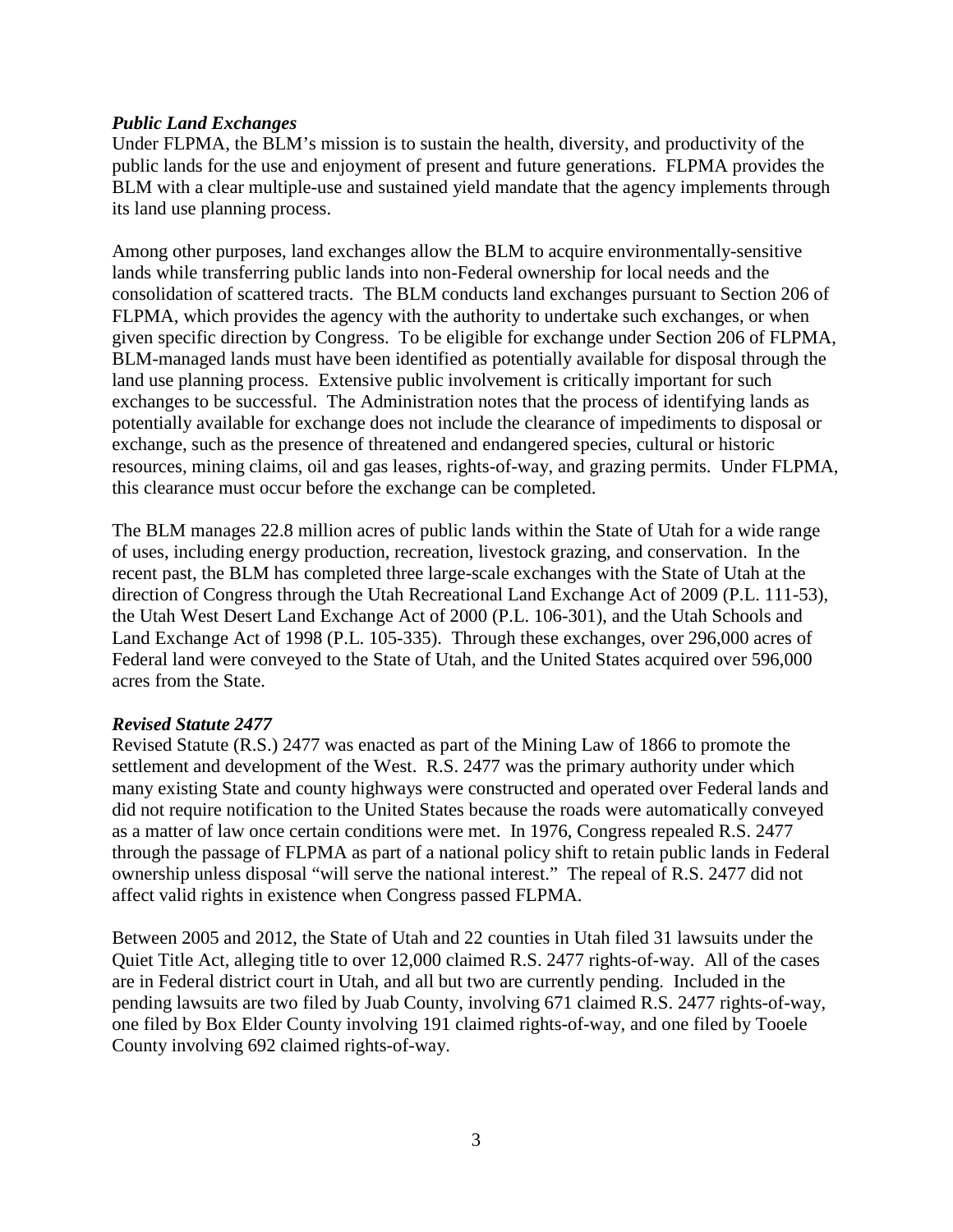# **S. 2383, Utah Test and Training Range Encroachment Prevention and Temporary Closure Act**

### *Utah Test & Training Range (Title I)*

Title I of S. 2383 would authorize the USAF to periodically use and close to public access approximately 703,621 acres of public lands ("shared use area") surrounding the UTTR in Box Elder, Juab, and Tooele Counties, Utah. (Note, the text of the bill mentions 625,643 acres of BLM-managed land, but the BLM calculates that the legislative map's "Proposed Exchange Expansion Areas" actually total 703,621 acres.) Specifically, the bill directs the Secretary of the Interior and the Secretary of the Air Force to enter into a Memorandum of Agreement (MOA) that provides for continued management of the shared use area by the BLM and for limited use by the USAF.

Under the legislation, a draft MOA would be required within 90 days of enactment of the bill, followed by a 30-day public comment period. Also under the bill, the MOA would have to be finalized within 180 days of enactment. The lands in the shared use area would remain eligible for county payments under the DOI Payments in Lieu of Taxes (PILT) program, but would be subject to use by the USAF. These federal payments to local governments that help offset losses in property taxes due to non-taxable Federal lands within their boundaries are not generally made for military installations. With respect to civilian land uses, the BLM Resource Management Plans in existence on the date of enactment would continue to apply to the shared use area, and the BLM would be required to take over administration of existing grazing leases and permits on lands currently owned by the State of Utah that would become Federal land under the land exchange provisions of the bill.

The bill would allow any BLM-issued grazing leases or permits in effect on the date of enactment and covering the shared use area to continue at current stocking levels, subject to reasonable increases or decreases and reasonable regulations, policies, and practices. In addition, the legislation would withdraw the shared use area from all forms of appropriation under the public land, mining, mineral leasing, and geothermal leasing laws. Valid existing rights would be preserved. S. 2383 would also allow the Secretary of the Air Force to prevent the Secretary of the Interior from issuing any new use permits or rights-of-way in the shared use area if the Secretary of the Air Force were to find such uses to be incompatible with current or projected military requirements. The USAF would be responsible to take action if any USAF activity causes a safety hazard on the public lands.

Under Title I, the Secretary of the Air Force could close the shared use area to the public for up to 100 hours annually, subject to various time and seasonal limitations, public notification requirements, and consultation with a community resource group to be established within 60 days of enactment of the bill. The community resource group, which would be exempt from the provisions of the Federal Advisory Committee Act (FACA), would include representatives of the USAF, Indian Tribes in the vicinity of the lands at issue, local county commissioners, recreational groups, livestock grazers, and the Utah Department of Agriculture and Food. The bill would also release the United States from liability for any injury or damage suffered in the course of any authorized nondefense-related activity on the specified public lands.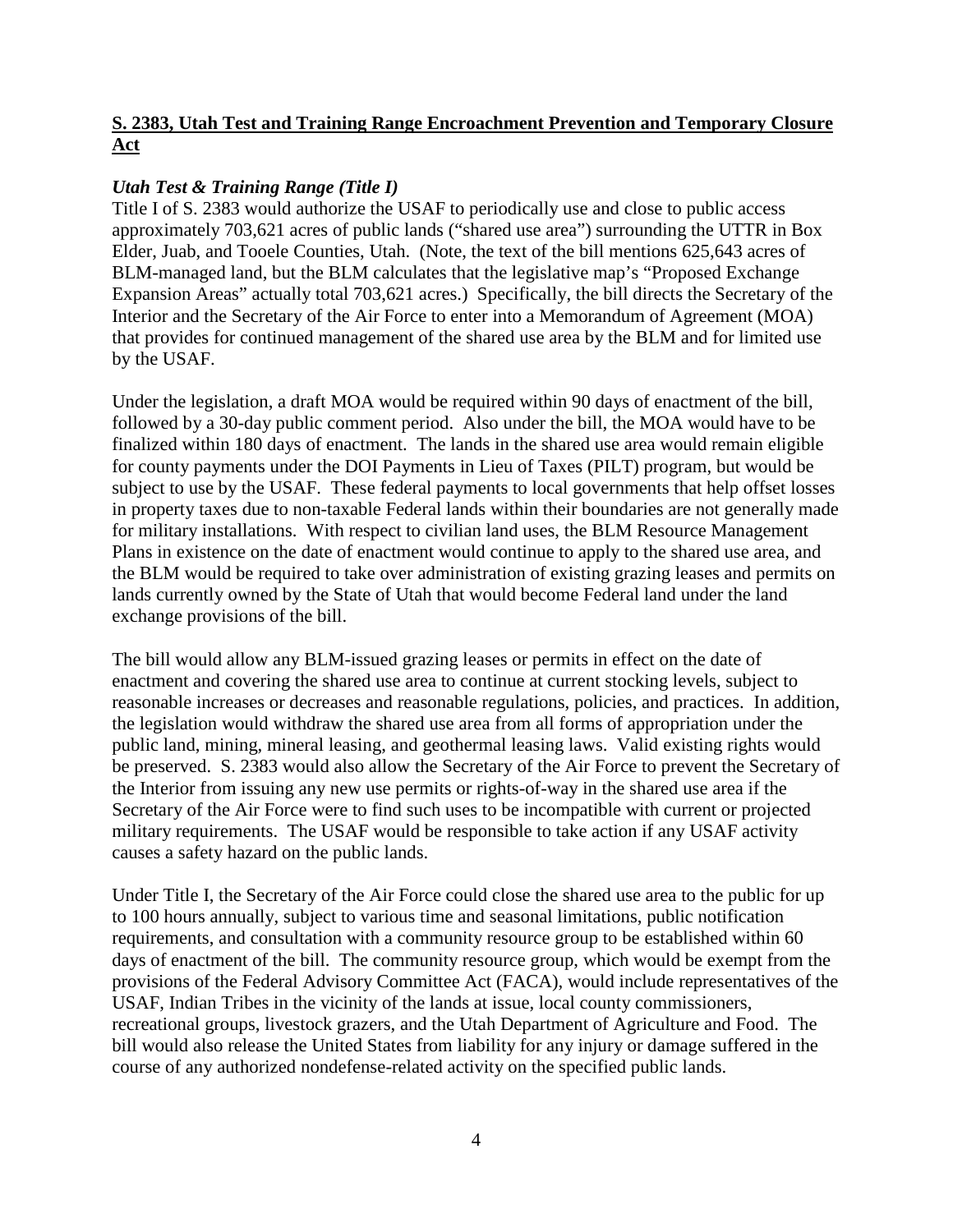#### *Analysis*

The Administration believes that the bill's concept of short, periodic closures would serve the public interest better than the alternative of complete withdrawal, reservation, and closure of the shared use area, but we oppose several provisions in the bill because they would prevent the effective management of these lands. These provisions include the grant of USAF authority to prevent the issuance of new use permits and rights-of-way in the shared use area; limitations on resource management planning; treatment of current land uses; timeframes for completing actions required under the bill; permanent withdrawal of the shared use area from appropriation under various laws; and more technical matters.

The Administration opposes the provision that would allow the USAF to preclude the approval of any new use authorizations or rights-of-way in the shared use area because we believe that current processes sufficiently protect USAF interests. This is particularly true with respect to future rights-of-way that may be needed for electricity transmission projects through this area. In the past, consultation and cooperation between the BLM and the USAF have resulted in conditions and stipulations on new uses. For example, as part of the approval process for the Kiewit Mine Project in Tooele County, the BLM placed height restrictions on tailings piles and required intermittent shutdowns of mining and blasting to accommodate USAF testing events approximately eight times per year. The Administration believes that the USAF and DOI could continue to resolve any resource use conflicts through consultation and interdepartmental cooperation.

The Administration also opposes any limits on the BLM's ability to amend or revise its Resource Management Plans (RMPs) with respect to lands in the shared use area. Since BLM RMPs form the basis for every action and approved use on the public lands, they are periodically revised as changing conditions and resource demands require. Any limits on the planning process would undermine the collaborative process by which local, state, and tribal governments, the public, user groups, and industry work with the BLM to identify appropriate multiple uses of the public lands. Furthermore, the shared use area contains major recreational sites that are enjoyed by the public and have been developed at significant expense. At a minimum, access to these sites would be discontinued when the shared use area is closed. In addition, the Administration notes that many of the timeframes outlined in the bill are not feasible, especially given the detailed coordination that would be necessary to draft and finalize the MOA.

The withdrawal under the bill would prohibit many uses that may not be incompatible with military requirements. Currently, the BLM has discretion on whether and under what conditions to authorize these activities. The BLM and USAF currently work together to ensure compatibility between these types of resource use activities and national defense requirements. The Administration believes that this cooperative arrangement should continue.

Finally, the Administration believes that there should be an opportunity for periodic review of the withdrawal and shared use arrangement established under the bill, and provisions related to termination of the withdrawal and the shared use arrangement if they were to become unnecessary. Furthermore, while the USAF would be responsible for implementing the closures, it is unclear how the 703,621-acre shared use area could be reliably closed for only hours at a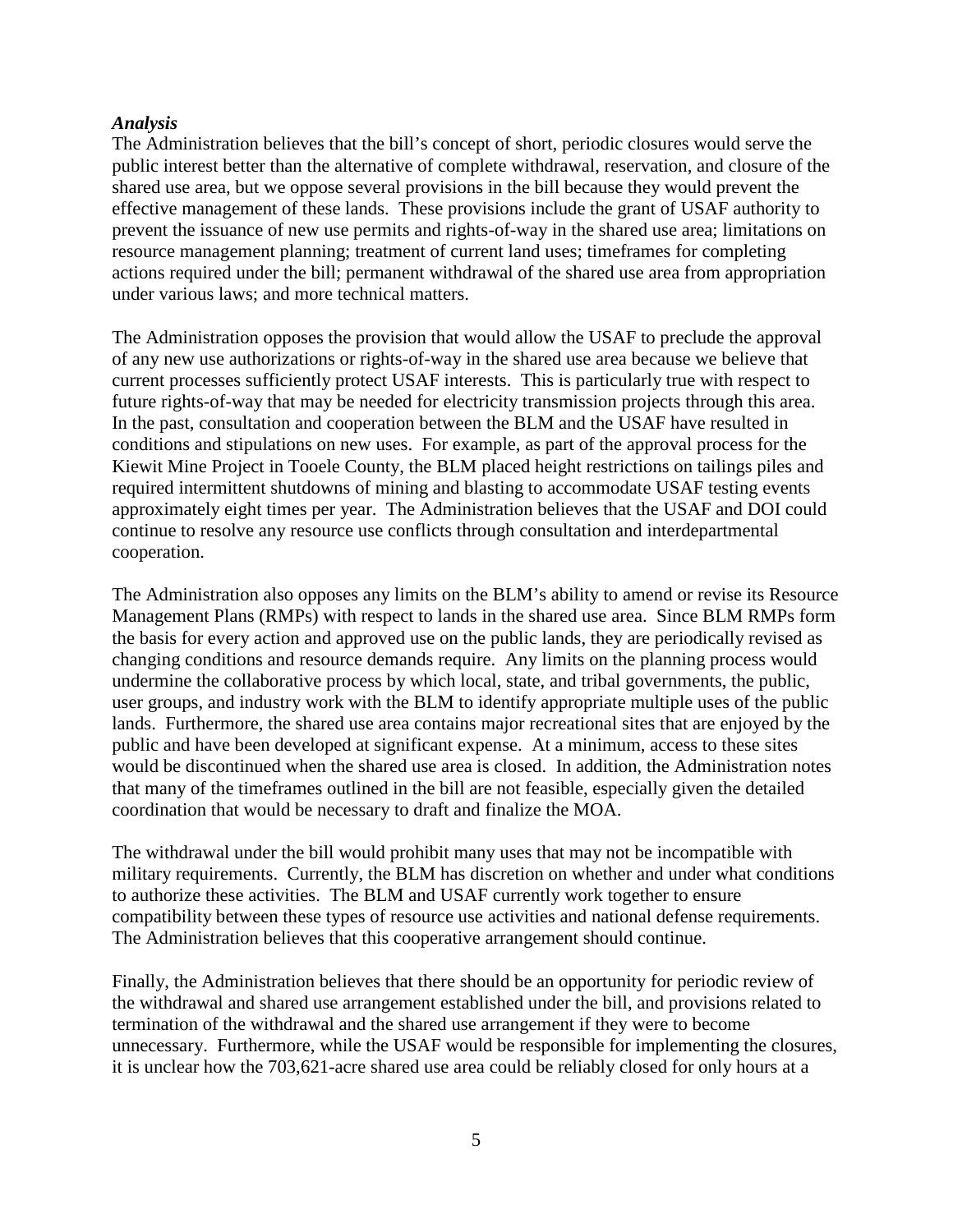time. We look forward to working with the Subcommittee and the sponsor to address these concerns.

### *Land Exchange (Title II)*

Title II of the bill would require the exchange of approximately 70,650 acres of State-owned land and 13,886 acres of State-owned mineral estate in Box Elder, Juab, and Tooele Counties, Utah, for 98,253 acres of public lands in Beaver, Box Elder, Millard, Juab, and Tooele Counties, Utah. The purpose of many of these exchanges would be to consolidate ownership of scattered State parcels within the shared use area discussed above, to transfer a number of public lands to the State for economic development, and – in the event that the public lands are of greater value than the State parcels – to equalize the exchange by acquiring additional environmentally sensitive State lands.

The land exchanges would be completed subject to valid existing rights, and appraisals would be conducted. The Secretary of the Interior would be required to reimburse the State of Utah for 50 percent of the appraisal costs. If the value of the public lands proposed for exchange exceeds the value of the State lands, the State must convey additional parcels of trust land in Washington County, Utah. One parcel of this State land, located near the Arizona-Utah border, contains critical habitat for the Federally-endangered Holmgren milk-vetch and is within the West-15 Preserve established by the U.S. Fish and Wildlife Service in 2006 for preservation of the plant species.

The remainder of the potential State parcels are located within the wilderness areas or National Conservation Areas in Washington County, Utah, established by the Omnibus Public Land Management Act of 2009 (P.L. 111-11). These additional parcels must be conveyed in a specific order until their appraised value matches that of the public lands proposed for exchange. If the value of the State lands proposed for exchange exceeds the value of the public lands, however, the Secretary of the Interior must make a cash equalization payment to the State, in accordance with the land exchange provisions of FLPMA.

#### *Analysis*

The Administration supports the completion of major land exchanges that consolidate ownership of scattered tracts of land, thereby easing BLM and State land management tasks and enhancing resource protection. We have several concerns with the land exchange provisions in this bill, however, and we would like the opportunity to work with the Subcommittee and the sponsor on amendments and other technical modifications to address these issues.

First, the public lands proposed for exchange with the State contain a number of important resources and uses, which include general habitat for the Greater Sage-Grouse, a historic mining district with several sites eligible for the National Register of Historic Places, wildlife guzzlers, portions of active BLM grazing allotments, off-highway vehicle recreational trails and access points, various utility and railroad rights-of-way, withdrawals for public water reserves, and lands withdrawn for a Solar Energy Zone. The Administration would like the opportunity to work with the Subcommittee and the sponsor on language and boundary modifications to ensure the protection of these resources and uses.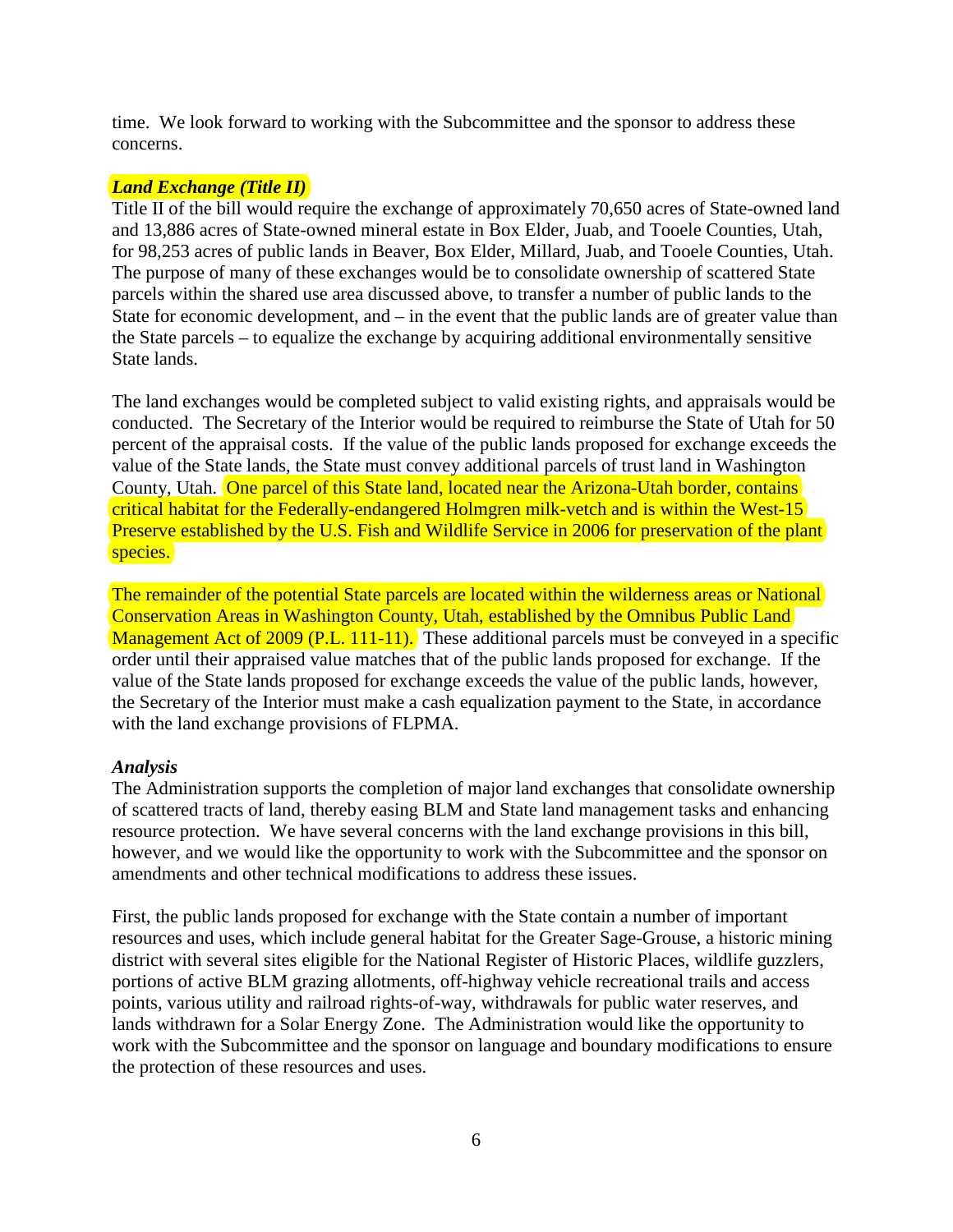Furthermore, the Administration notes that the public lands proposed for exchange have not yet been analyzed under the National Environmental Policy Act (NEPA), the Endangered Species Act (ESA), the National Historic Preservation Act (NHPA), or the FLPMA public interest determination. The Administration strongly supports these important review requirements because they provide for public engagement, opportunities to consider environmental and cultural impacts, and mitigation opportunities, and they help to ensure that unknown or unforeseen issues are not overlooked. As a result, the Administration would like the opportunity to work with the Subcommittee and the sponsor on language clarifying that these exchanges are subject to all parts of the FLPMA Section 206 land exchange process and other important environmental laws.

In addition, the public lands proposed for exchange exceed the State lands by more than 12,000 acres, and more than 14,000 of the State's acreage is mineral estate that will likely be nominal in value. This leads to an apparent value difference from the onset of the exchange. The addition of State land to equalize values would require the completion of additional appraisals near the end of the exchange, making it nearly impossible to meet the 1-year time frame directed under the bill. This would cause the prior appraisals to become outdated.

On the other hand, the Administration notes that if the public lands are of lower value than the State lands, any cash equalization payment made by the Secretary of the Interior to the State would be capped at 25 percent of the total value of the lands transferred out of Federal ownership, as required by the bill's reference to Section 206(b) of FLPMA. Even with this limitation, however, such a payment could significantly affect the BLM's other resource priorities. It is typical in administrative exchanges between governmental entities that all costs of the exchange, including but not limited to surveys and clearances, are split equally between the two parties. We trust that is the intention of S. 2383, but it is not specified and we recommend that this be made clear.

The Administration would like the opportunity to work with the Subcommittee and the sponsor on language ensuring adequate time for conducting appraisals, boundary modifications to reduce the need for a potential cash equalization payment, and amendments to provide consistency with FLPMA and other laws and to address other minor and technical concerns. Furthermore, the bill and its provisions are open-ended with no sunset date. To avoid unexchanged lands being held indefinitely without any certainty as to their status, we believe a 10-year sunset provision would be reasonable.

Additionally, the Administration opposes an appraisal taking into account the encumbrance created by mining claims for purposes of determining the value of the parcel of Federal land. It is BLM policy that in instances in which Federal land would be conveyed subject to mining claims, the appraisal would disregard the presence of the claims. Finally, the Administration is committed to continuing its adherence to the Uniform Appraisal Standards for Federal Land Acquisition and Uniform Standards of Professional Appraisal Practice and recommends the appraisal process be managed within DOI by the Office of Valuation Services.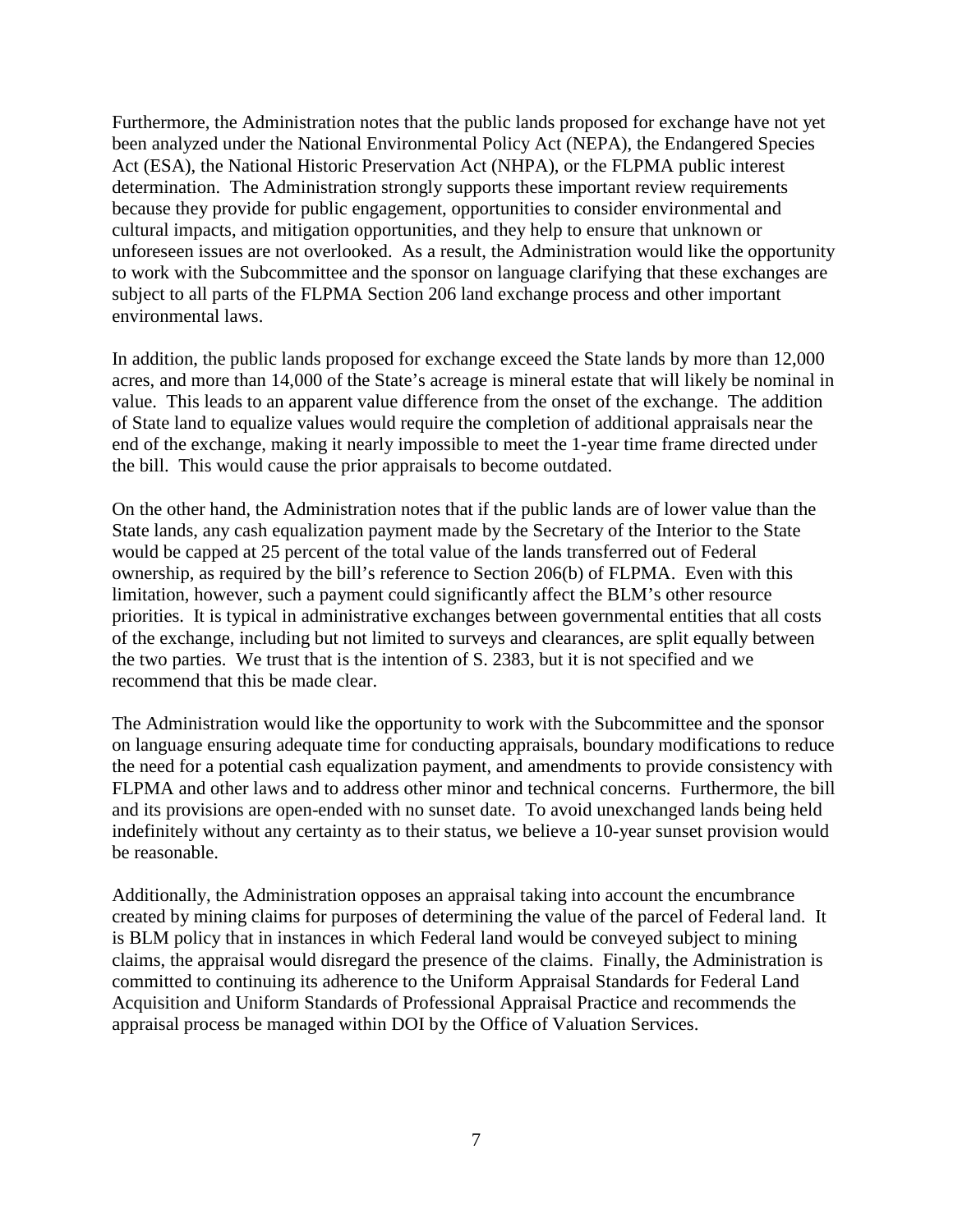#### *Highway Rights-of-Way (Title III)*

Title III of S. 2383 would recognize the existence and validity of certain claims of road rights-ofway in Box Elder, Juab, and Tooele Counties, Utah. It would also require conveyance to the respective county and the State of Utah as joint tenants with undivided interests of easements across Federal lands for the current disturbed widths of the purported roads plus any additional acreage the respective county determines is necessary for maintenance, repair, signage, administration, and use.

#### *Analysis*

The Administration strongly opposes Title III for the following reasons. First, it is difficult for the BLM to evaluate the potential impacts of Title III's validation of claimed roads on the public lands based only on the official transportation maps for Box Elder, Tooele, and Juab counties referenced in the bill, which we have not yet received for review. It is unclear whether purported roads included on these maps coincide with the State and county claims included in the pending Quiet Title Act lawsuits, but other maps provided to the BLM show that they do. It is also unclear whether the official maps include additional purported roads that would be recognized under this bill. In order to fully evaluate the impacts of S. 2383 on the public lands, copies of these maps should be made available for analysis.

Second, regardless of whether the purported roads included on the official maps referenced in S. 2383 fully coincide with the State's and counties' pending R.S. 2477 claims, the Administration does not believe that R.S. 2477 rights-of-way asserted by State and county governments should be automatically recognized as valid and existing rights-of-way. In establishing the validity of an R.S. 2477 claim through the judicial process, the burden of proof is on the claimant to demonstrate that they have satisfied the applicable legal standard.

In contrast, S. 2383 would recognize all county assertions as valid and establish perpetual rights over public lands without applying that legal test. We are also troubled that the bill would give the counties complete discretion to decide whether additional Federal land outside of the current disturbed width is necessary for maintenance or other purposes. S. 2383 would not limit the widths or acreages that could be claimed as easements, and it is ambiguous as to whether the Secretary of the Interior would retain the authority to impose reasonable stipulations and conditions on these easements.

Such reasonable stipulations and conditions, which the BLM can impose under its current rightof-way authority under Title V of FLPMA, may be appropriate, for example, to ensure the continued management and protection of sensitive and critical resources within the area of these claimed highways. Courts have determined that BLM can similarly reasonably regulate R.S. 2477 rights-of-way. Therefore, while we support the identification of reasonable alternatives to Federal court adjudication of claimed R.S. 2477 rights-of-way, the Administration strongly opposes this bill's approach to these claims.

Third, Title III would likely validate many claimed rights-of-way that cross areas of environmental significance. For example, the BLM is aware of approximately 35 claimed rightsof-way located in the Deep Creeks, North Stansbury, Fish Springs, and Rockwell Wilderness Study Areas (WSAs), and eight claimed rights-of-way located in the Cedar Mountain Wilderness